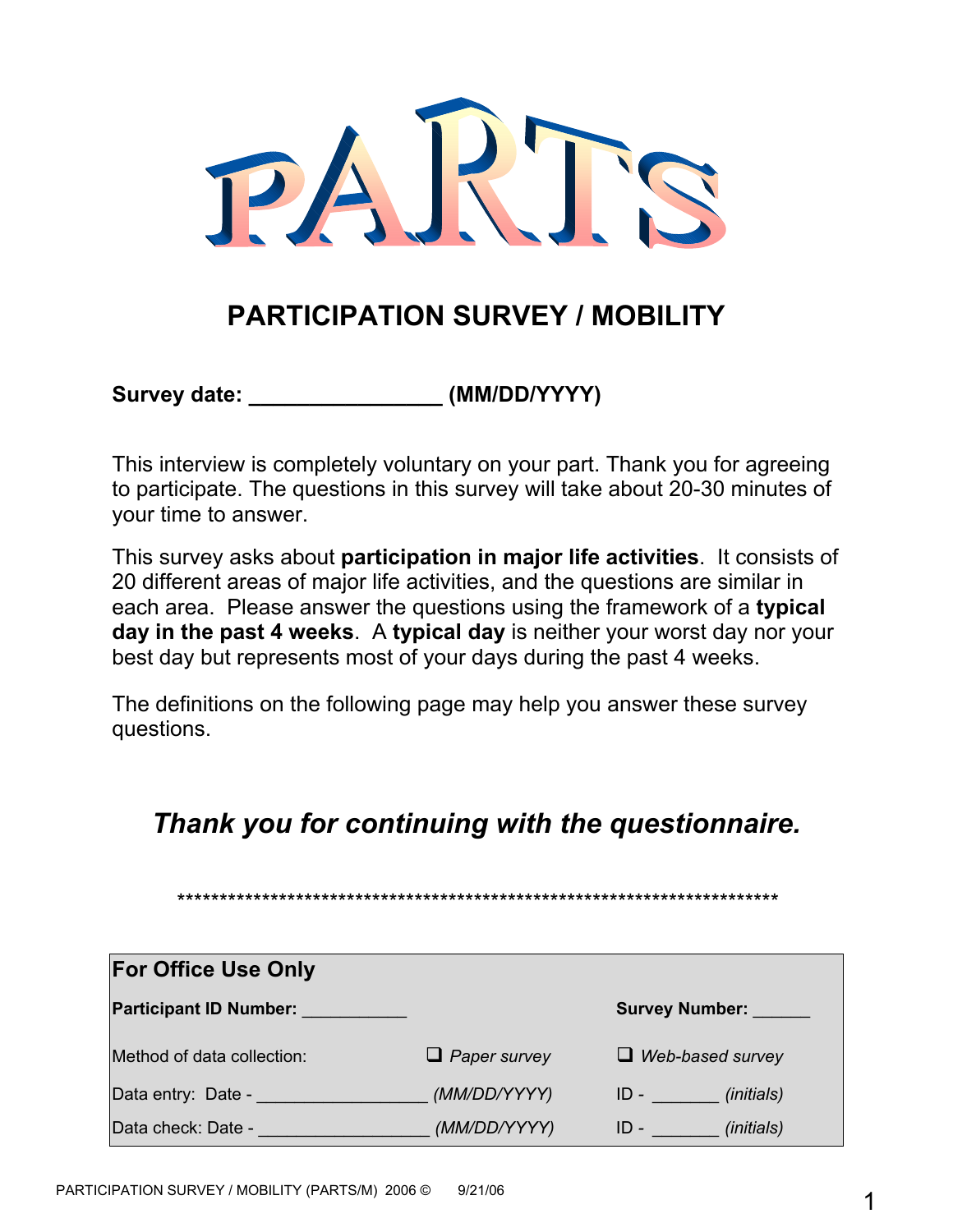**Choice** means having the opportunity to select freely from a number of available options concerning when, where, how, how often, and with whom you participate for each of the activities listed in this survey.

**Satisfaction** refers to how you feel about your participation in each of the activities listed in this survey.

**Importance** represents how much you value participating in the activities listed in this survey.

**Participation limitations** are health-related problems that interfere with your ability to do activities.

**Accommodations** are ways of changing your environment to make activities easier to do. Some examples are placing items within reach, arranging furniture so that you can move around more easily, scheduling preparation time for activities, or calling ahead to check on accessibility.

**Adaptations** are changes made to rooms or buildings, such as lowered shelves or *widened doors*, or the use of special devices, such as a raised toilet, hand-held shower, grab bars, a ramp, or a modified cutting board to secure food. Adaptations could also include choosing to purchase such things as a portable phone instead of a stationary phone, a long-handled shoehorn instead of a short one, or a refrigerator with a freezer on the side or bottom instead of on the top.

**Special equipment** is equipment made especially for people with mobility limitations, including, but not limited to, a wheelchair, scooter, walker, cane, crutches, orthotic or prosthetic device, reacher, communication board, sliding board, adapted vehicle, lift, or an accessible parking permit.

**Interdependence** is the connection between a person and the special equipment and/or personal assistance that person uses which allows for participation in activities. A person may use one or both, allowing for a greater level of participation than would be possible without either. The more effective the fit, the higher level of interdependence is achieved.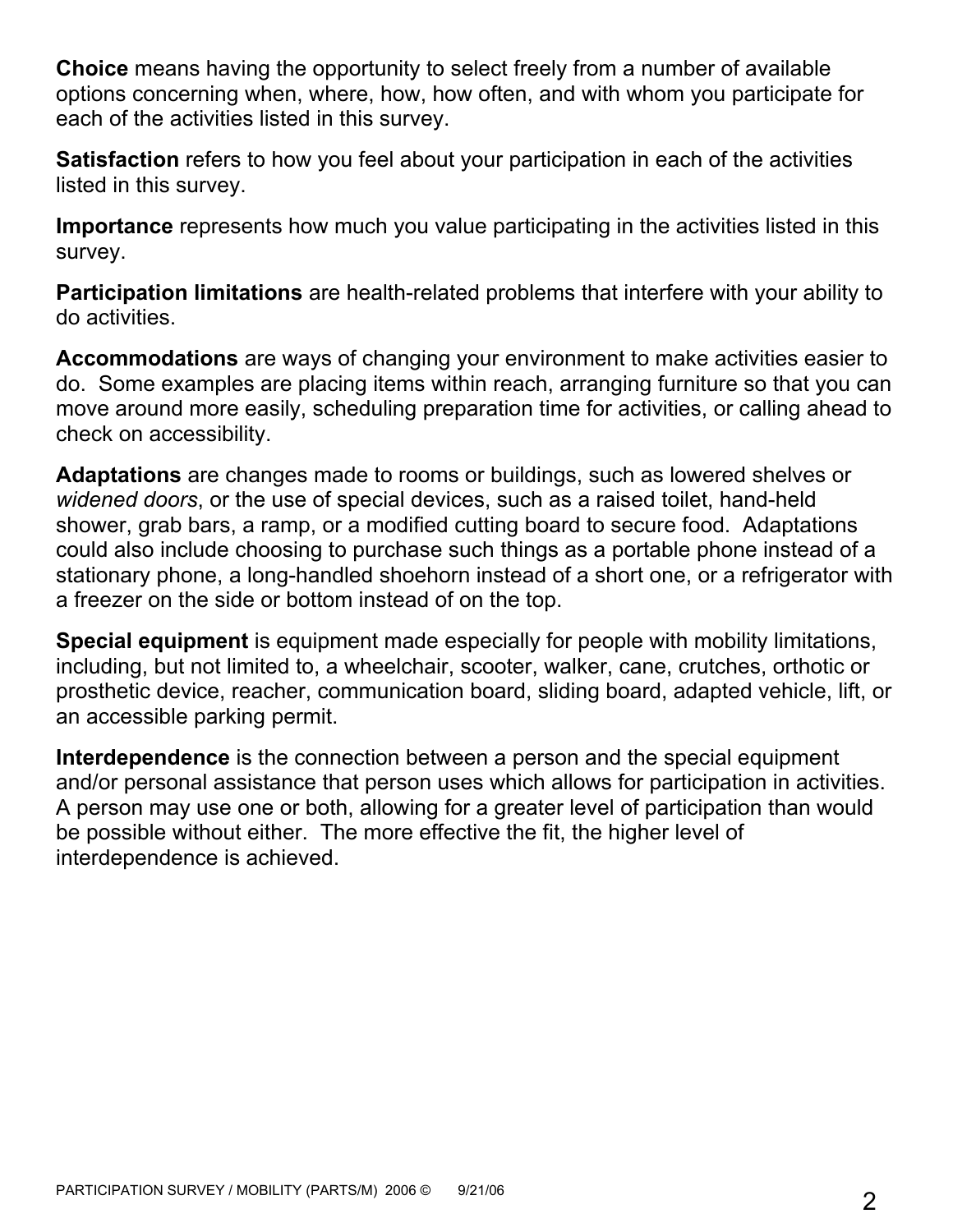**DRESSING: The next questions are about dressing. Dressing includes selecting, putting on and taking off clothing, and changing clothing during the day.** 

|                        | 1. How much time do you require for dressing on a typical day?<br>$\Box$ More than 20 minutes $\Box$ 10 to 20 minutes $\Box$ Less than 10 minutes                                      |                                        |                |                     |
|------------------------|----------------------------------------------------------------------------------------------------------------------------------------------------------------------------------------|----------------------------------------|----------------|---------------------|
| $\Box$ Illness         | 2. Is your participation in dressing <b>limited</b> by<br>$\Box$ A physical impairment                                                                                                 | (Check all that apply.)<br>$\Box$ Pain | $\Box$ Fatigue | $\Box$ Not limited  |
| $\Box$ A lot of choice | 3. When dressing, how much choice do you have compared to others without mobility<br>limitations? (Choice includes how often, when, where and how you dress.)<br>$\square$ Some choice | $\Box$ Little choice                   |                | $\Box$ No choice    |
| $\Box$ Very satisfied  | 4. How <b>satisfied</b> are you with your participation in dressing?<br>$\Box$ Satisfied                                                                                               | $\Box$ Somewhat satisfied              |                | $\Box$ Dissatisfied |
| $\Box$ A great deal    | 5. How much help from another person do you require for dressing?<br>$\Box$ A moderate amount $\Box$ Just a little                                                                     |                                        |                | □ None              |

6. How often do you use **accommodations, adaptations, or special equipment** to dress? ❏*All of the time* ❏*Most of the time* ❏*Some of the time* ❏*A little of the time* ❏*Never* 

**\*\*\*\*\*\*\*\*\*\*\*\*\*\*\*\*\*\*\*\*\*\*\*\*\*\*\*\*\*\*\*\*\*\*\*\*\*\*\*\*\*\*\*\*\*\*\*\*\*\*\*\*\*\*\*\*\*\*\*\*\*** 

#### **BATHING: The following questions are about bathing. Bathing includes taking a shower, a bath, or a sponge bath.**

|                             |                         | 1. How much time do you require to bathe on a typical day? (This includes preparing to bathe.) |
|-----------------------------|-------------------------|------------------------------------------------------------------------------------------------|
| $\Box$ More than 20 minutes | $\Box$ 10 to 20 minutes | $\Box$ Less than 10 minutes                                                                    |

| 2. Is your participation in bathing limited by |                                                                                               | (Check all that apply.) |                |                    |
|------------------------------------------------|-----------------------------------------------------------------------------------------------|-------------------------|----------------|--------------------|
| $\Box$ Illness                                 | $\Box$ A physical impairment                                                                  | $\Box$ Pain             | $\Box$ Fatique | $\Box$ Not limited |
|                                                | 3. When bathing, how much choice do you have compared to others without mobility limitations? |                         |                |                    |

|                        |                                                             | 3. When bathing, how much <b>choice</b> do you have compared to others without mobility limitations |                  |
|------------------------|-------------------------------------------------------------|-----------------------------------------------------------------------------------------------------|------------------|
|                        | (Choice includes how often, when, where and how you bathe.) |                                                                                                     |                  |
| $\Box$ A lot of choice | $\Box$ Some choice                                          | $\Box$ Little choice                                                                                | $\Box$ No choice |

| 4. How satisfied are you with your participation in bathing? |                     |                           |                |
|--------------------------------------------------------------|---------------------|---------------------------|----------------|
| $\Box$ Very satisfied                                        | $\square$ Satisfied | $\Box$ Somewhat satisfied | □ Dissatisfied |

- 5.How much **help from another person** do you require for bathing? ❏ *A great deal*❏ *A moderate amount*❏ *Just a little*❏ *None*
- 6. How often do you use **accommodations, adaptations, or special equipment** to bathe? ❏*All of the time* ❏*Most of the time* ❏*Some of the time* ❏*A little of the time* ❏*Never*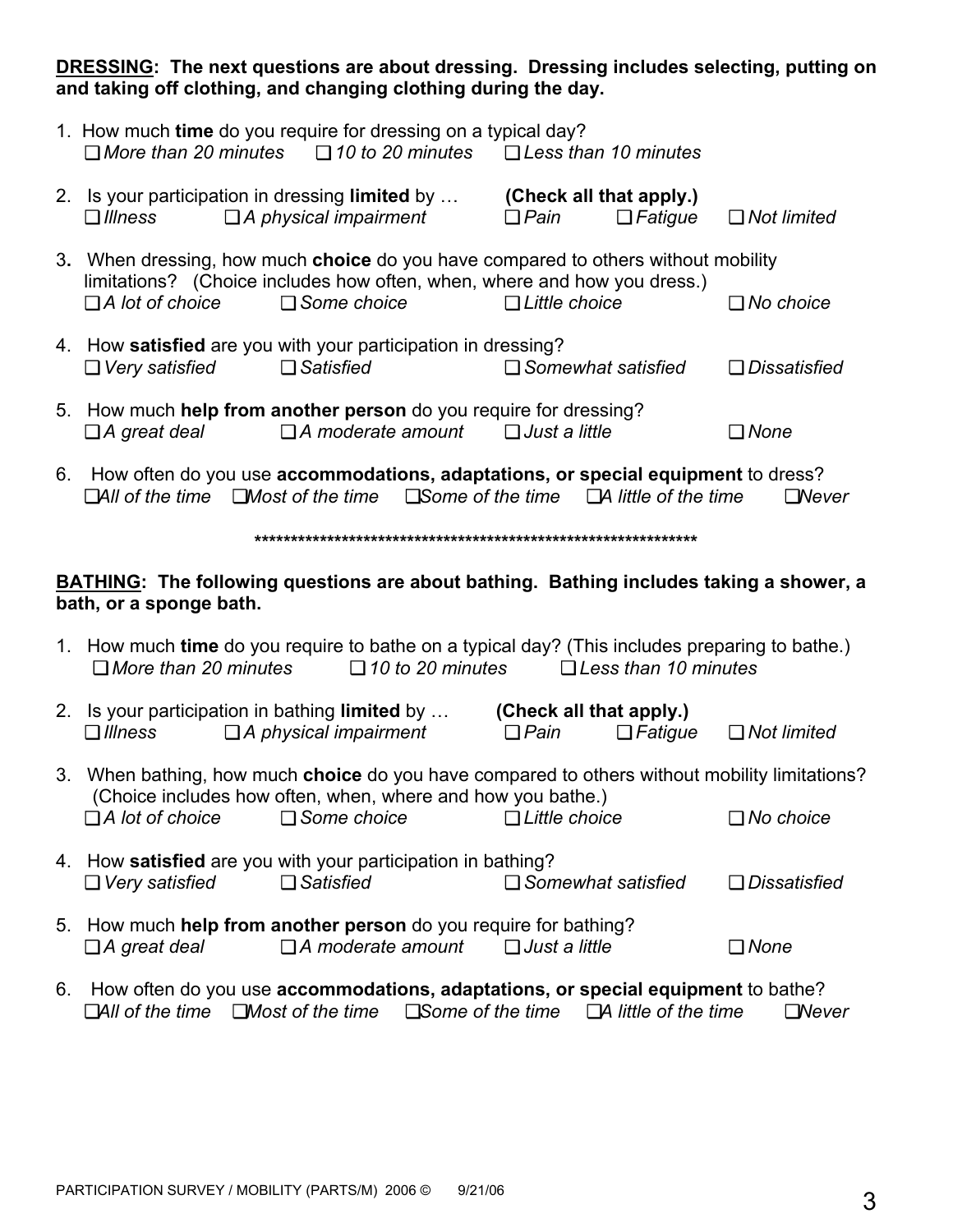#### **BLADDER CARE: The next questions involve emptying your bladder, which includes getting to a bathroom, adjusting clothing, using accommodations, or using special equipment.**

| 1. How much time do you require for bladder care on a typical day?<br>$\Box$ More than 60 minutes                                            |                                                                               | $\Box$ 30 to 60 minutes  |                                               |                             | $\Box$ Less than 30 minutes |  |  |  |  |
|----------------------------------------------------------------------------------------------------------------------------------------------|-------------------------------------------------------------------------------|--------------------------|-----------------------------------------------|-----------------------------|-----------------------------|--|--|--|--|
| 2. Is your participation in performing and managing bladder care limited by<br>(Check all that apply.)<br>$\Box$ Illness                     | $\Box$ A physical impairment                                                  |                          | $\Box$ Pain                                   | $\Box$ Fatigue              | $\Box$ Not limited          |  |  |  |  |
| 3. For management of bladder care, how much choice do you have compared to others without<br>$\Box$ A lot of choice                          | mobility limitations? (Choice includes when, where and how care takes place.) | $\Box$ Some choice       | $\Box$ Little choice                          |                             | $\Box$ No choice            |  |  |  |  |
| 4. How satisfied are you with your participation in bladder care?<br>$\Box$ Very satisfied                                                   | $\Box$ Satisfied                                                              |                          |                                               | $\Box$ Somewhat satisfied   | $\Box$ Dissatisfied         |  |  |  |  |
| 5. How much help from another person do you require for bladder care?<br>$\Box$ A great deal                                                 |                                                                               |                          | $\Box$ A moderate amount $\Box$ Just a little |                             | $\Box$ None                 |  |  |  |  |
| 6. How often do you use accommodations, adaptations, or special equipment for bladder<br>care?                                               | $\Box$ All of the time $\Box$ Most of the time                                |                          | $\Box$ Some of the time                       | $\Box$ A little of the time | $\Box$ Never                |  |  |  |  |
|                                                                                                                                              |                                                                               |                          |                                               |                             |                             |  |  |  |  |
| <b>BOWEL CARE:</b> The next questions involve bowel care, which includes a bowel management<br>routine and the use of any special equipment. |                                                                               |                          |                                               |                             |                             |  |  |  |  |
|                                                                                                                                              |                                                                               |                          |                                               |                             |                             |  |  |  |  |
| 1. How much time do you require for bowel care in a typical week?<br>$\Box$ More than 3 hours                                                |                                                                               | $\Box$ 1 to 3 hours      |                                               | $\Box$ Less than 1 hour     |                             |  |  |  |  |
| 2. Is your participation in performing and managing bowel care limited by                                                                    |                                                                               |                          |                                               |                             |                             |  |  |  |  |
| (Check all that apply.)<br>$\Box$ Illness                                                                                                    | $\Box$ A physical impairment                                                  |                          | $\Box$ Pain                                   | $\Box$ Fatigue              | $\Box$ Not limited          |  |  |  |  |
| 3. For management of bowel care, how much choice do you have compared to others without<br>$\Box$ A lot of choice                            | mobility limitations? (Choice includes when, where and how care takes place.) | $\Box$ Some choice       | $\Box$ Little choice                          |                             | $\Box$ No choice            |  |  |  |  |
| 4. How satisfied are you with your participation in bowel care?<br>$\Box$ Very satisfied                                                     | $\Box$ Satisfied                                                              |                          |                                               | $\Box$ Somewhat satisfied   | <b>□</b> Dissatisfied       |  |  |  |  |
| 5. How much help from another person do you require for bowel care?<br>$\Box$ A great deal                                                   |                                                                               | $\Box$ A moderate amount | $\Box$ Just a little                          |                             | $\Box$ None                 |  |  |  |  |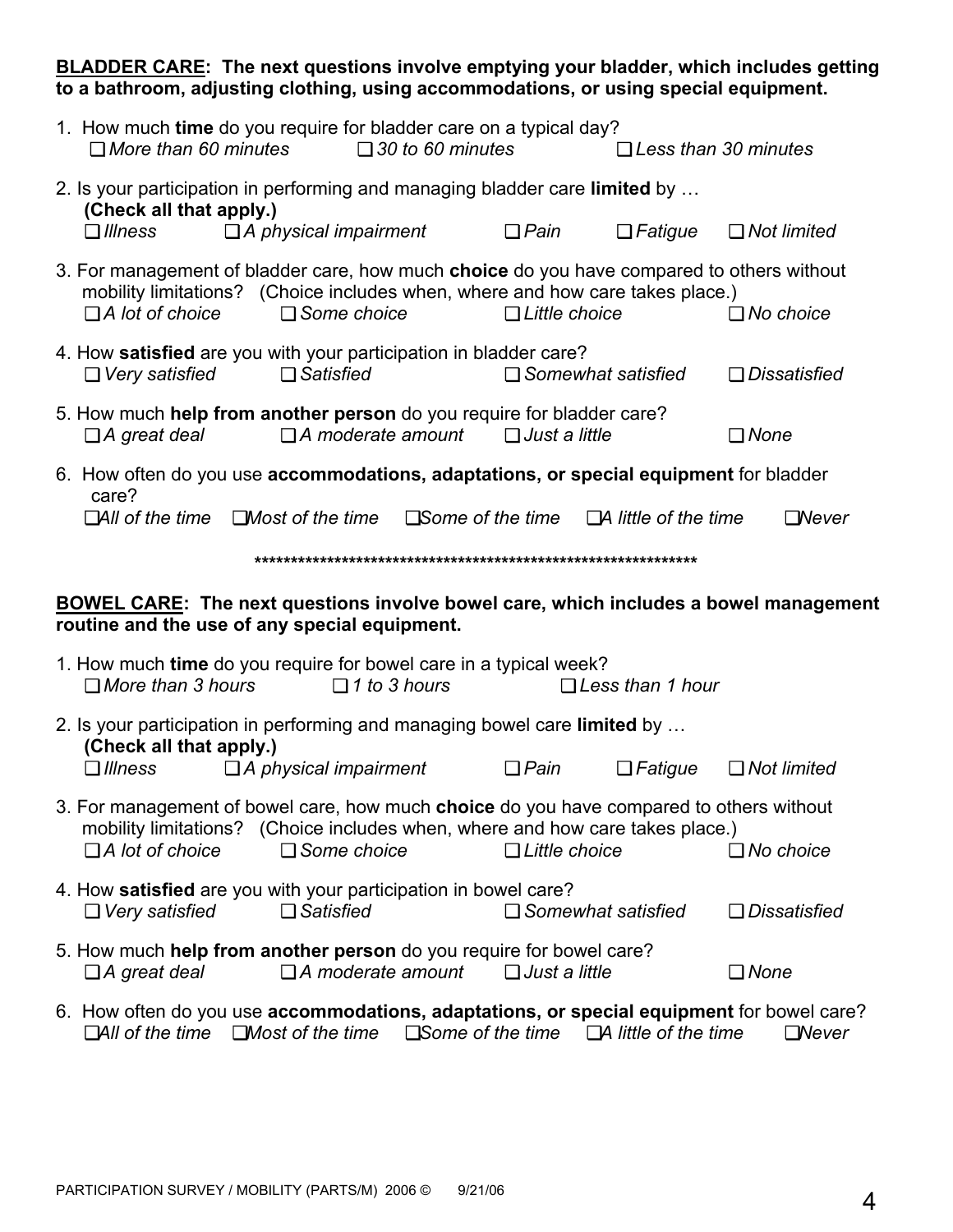### **MEALS: These questions about typical meals include preparation as well as eating.**

| $\Box$ Over 3 hours $\Box$ 1 to 3 hours | 1. In a typical day, how much time do you spend eating meals?                                                                                                                  |                           | $\Box$ Under 1 hour |                                   |
|-----------------------------------------|--------------------------------------------------------------------------------------------------------------------------------------------------------------------------------|---------------------------|---------------------|-----------------------------------|
| $\Box$ <i>Illness</i>                   | 2. Is your participation in meal preparation limited by  (Check all that apply.)<br>$\Box$ A physical impairment $\Box$ Pain                                                   |                           |                     | $\Box$ Fatigue $\Box$ Not limited |
| $\Box$ A lot of choice                  | 3. For meals, how much choice do you have compared to others without mobility limitations?<br>(Choice includes when, what, where and with whom you eat.)<br>$\Box$ Some choice | $\Box$ Little choice      |                     | $\Box$ No choice                  |
|                                         | 4. How satisfied are you with your participation in meals?<br>$\Box$ Very satisfied $\Box$ Satisfied                                                                           | $\Box$ Somewhat satisfied |                     | $\Box$ Dissatisfied               |
|                                         | 5. How much help from another person do you need to eat a meal?<br>$\Box$ A great deal $\Box$ A moderate amount $\Box$ Just a little                                           |                           |                     | $\Box$ None                       |
|                                         | 6. How often do you use accommodations, adaptations, or special equipment to eat meals?                                                                                        |                           |                     |                                   |

❏*All of the time* ❏*Most of the time* ❏*Some of the time* ❏*A little of the time* ❏*Never* 

**\*\*\*\*\*\*\*\*\*\*\*\*\*\*\*\*\*\*\*\*\*\*\*\*\*\*\*\*\*\*\*\*\*\*\*\*\*\*\*\*\*\*\*\*\*\*\*\*\*\*\*\*\*\*\*\*\*\*\*\*\*** 

**MOVING AROUND INSIDE YOUR HOME: The following questions are about moving around inside your home. This includes getting out of bed, getting out of a chair, going from room to room or getting to another floor, such as the basement.** 

| 1. How many waking hours each day do you spend in the following rooms of your home? |                    |               |                       |                                  |  |
|-------------------------------------------------------------------------------------|--------------------|---------------|-----------------------|----------------------------------|--|
| Living room                                                                         | $\Box$ More than 4 | $\Box$ 1 to 4 | $\square$ Less than 1 | $\Box$ Not applicable to my home |  |
| Dining room                                                                         | $\Box$ More than 4 | $\Box$ 1 to 4 | $\square$ Less than 1 | $\Box$ Not applicable to my home |  |
| <b>Kitchen</b>                                                                      | $\Box$ More than 4 | $\Box$ 1 to 4 | $\square$ Less than 1 | $\Box$ Not applicable to my home |  |
| <b>Bathroom</b>                                                                     | $\Box$ More than 4 | $\Box$ 1 to 4 | $\square$ Less than 1 | $\Box$ Not applicable to my home |  |
| <b>Bedroom</b>                                                                      | $\Box$ More than 4 | $\Box$ 1 to 4 | $\square$ Less than 1 | $\Box$ Not applicable to my home |  |
| <b>Study</b>                                                                        | $\Box$ More than 4 | $\Box$ 1 to 4 | $\square$ Less than 1 | $\Box$ Not applicable to my home |  |
| <b>Basement</b>                                                                     | $\Box$ More than 4 | $\Box$ 1 to 4 | $\square$ Less than 1 | $\Box$ Not applicable to my home |  |

2.Is your participation in moving around your home **limited** by … **(Check all that apply.)** ❏ *Illness* ❏ *A physical impairment* ❏ *Pain* ❏ *Fatigue* ❏ *Not limited* 

3.When moving around your home, how much **choice** do you have compared to others without mobility limitations? (Choice includes when, where and how you move around.) ❏ *A lot of choice* ❏ *Some choice* ❏ *Little choice* ❏ *No choice*

- 4.How **satisfied** are you with your participation in moving around your home? ❏ *Very satisfied* ❏ *Satisfied* ❏ *Somewhat satisfied* ❏ *Dissatisfied*
- 5.How much **help from another person** do you need to move around your home? ❏ *A great deal*❏ *A moderate amount*❏ *Just a little*❏ *None*
- 6. How often do you use **accommodations, adaptations, or special equipment** to move around your home? ❏*All of the time* ❏*Most of the time* ❏*Some of the time* ❏*A little of the time* ❏*Never*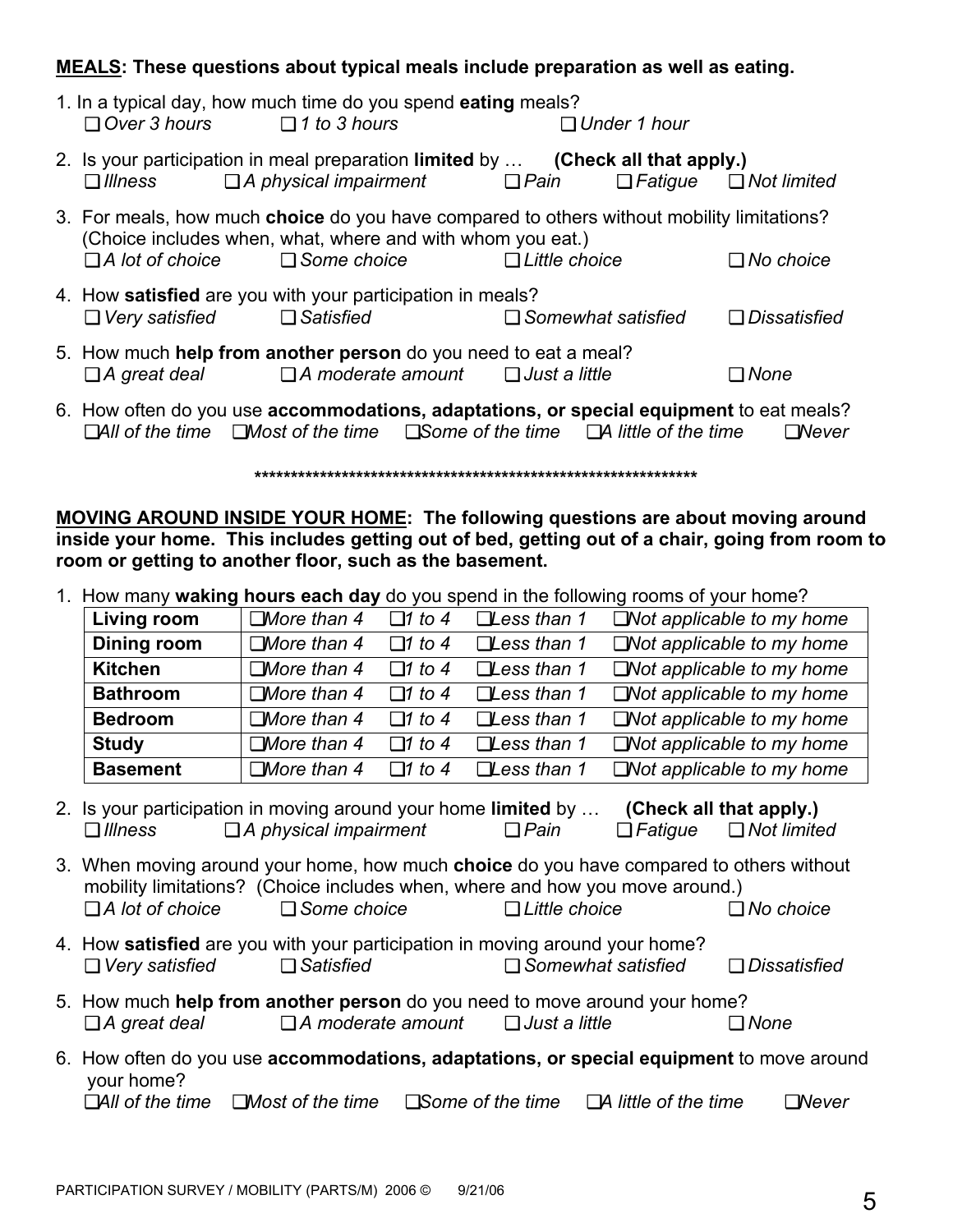**FOR THE REMAINDER OF THIS SURVEY, please continue to complete questions for each activity. However, if you** *NEVER* **participate in a specific activity, follow the instructions regarding which questions you may skip. \*\*\*\*\*\*\*\*\*\*\*\*\*\*\*\*\*\*\*\*\*\*\*\*\*\*\*\*\*\*\*\*\*\*\*\*\*\*\*\*\*\*\*\*\*\*\*\*\*\*\*\*\*\*\*\*\*\*\*\*\*** 

**WORKING INSIDE YOUR HOME: The following questions refer to working inside your home. This topic includes washing dishes, doing laundry, cleaning house, or making repairs.** 

- 1. How **frequently** do you participate in housework or home maintenance activities? ❏ *5 or more times a week* ❏ *3 to 4 times a week* ❏ *1 to 2 times a week* ❏ *Never\**
- 2. Is your participation in housework or home maintenance **limited** by … **(Check all that apply.)** ❏ *Illness* ❏ *A physical impairment* ❏ *Pain* ❏ *Fatigue* ❏ *Not limited*
- 3. How **important** is it for you to participate in housework or home maintenance? ❏*Very important* ❏*Somewhat important* ❏*Somewhat unimportant* ❏*Not important*
- 4. To participate in housework or home maintenance activities, how much **choice** do you have compared to others without mobility limitations? (Choice includes how often, when, how and by whom the activities are completed.)
	- ❏ *A lot of choice* ❏ *Some choice* ❏ *Little choice* ❏ *No choice*

**~ If you answered \*NEVER to question 1 - Go to EXTERIOR MAINTENANCE ~** 

- 5. How **satisfied** are you with your participation in housework or home maintenance? ❏ *Very satisfied* ❏ *Satisfied* ❏ *Somewhat satisfied* ❏ *Dissatisfied*
- 6. How much **help from another person** do you require? ❏ *A great deal*❏ *A moderate amount*❏ *Just a little*❏ *None*
- 7. How often do you use **accommodations, adaptations, or special equipment** for housework or home maintenance activities? ❏*All of the time* ❏*Most of the time* ❏*Some of the time* ❏*A little of the time* ❏*Never*

**\*\*\*\*\*\*\*\*\*\*\*\*\*\*\*\*\*\*\*\*\*\*\*\*\*\*\*\*\*\*\*\*\*\*\*\*\*\*\*\*\*\*\*\*\*\*\*\*\*\*\*\*\*\*\*\*\*\*\*\*\*** 

## **EXTERIOR MAINTENANCE: The following questions refer to outdoor home maintenance activities (for example, gardening or making exterior repairs).**

1. How **frequently** do you participate in outdoor home maintenance activities? ❏ *5 or more times a week* ❏ *3 to 4 times a week* ❏ *1 to 2 times a week* ❏ *Never\** 2. Is your participation in outdoor home maintenance **limited** by … **(Check all that apply.)** ❏ *Illness* ❏ *A physical impairment* ❏ *Pain* ❏ *Fatigue* ❏ *Not limited*  3. How **important** is it for you to participate in outdoor home maintenance? ❏*Very important* ❏*Somewhat important* ❏*Somewhat unimportant* ❏*Not important*  4. To participate in outdoor home maintenance activities, how much **choice** do you have compared to others without mobility limitations? (Choice includes how often, when, how and by whom these activities are completed.) ❏ *A lot of choice* ❏ *Some choice* ❏ *Little choice* ❏ *No choice*  **~ If you answered \*NEVER to question 1 - Go to LEAVING YOUR HOME ~**  5. How **satisfied** are you with your participation in outdoor home maintenance? ❏ *Very satisfied* ❏ *Satisfied* ❏ *Somewhat satisfied* ❏ *Dissatisfied* 6. How much **help from another person** do you require? ❏ *A great deal*❏ *A moderate amount*❏ *Just a little*❏ *None* 7. How often do you use **accommodations, adaptations, or special equipment** for outdoor home maintenance activities? ❏*All of the time* ❏*Most of the time* ❏*Some of the time* ❏*A little of the time* ❏*Never*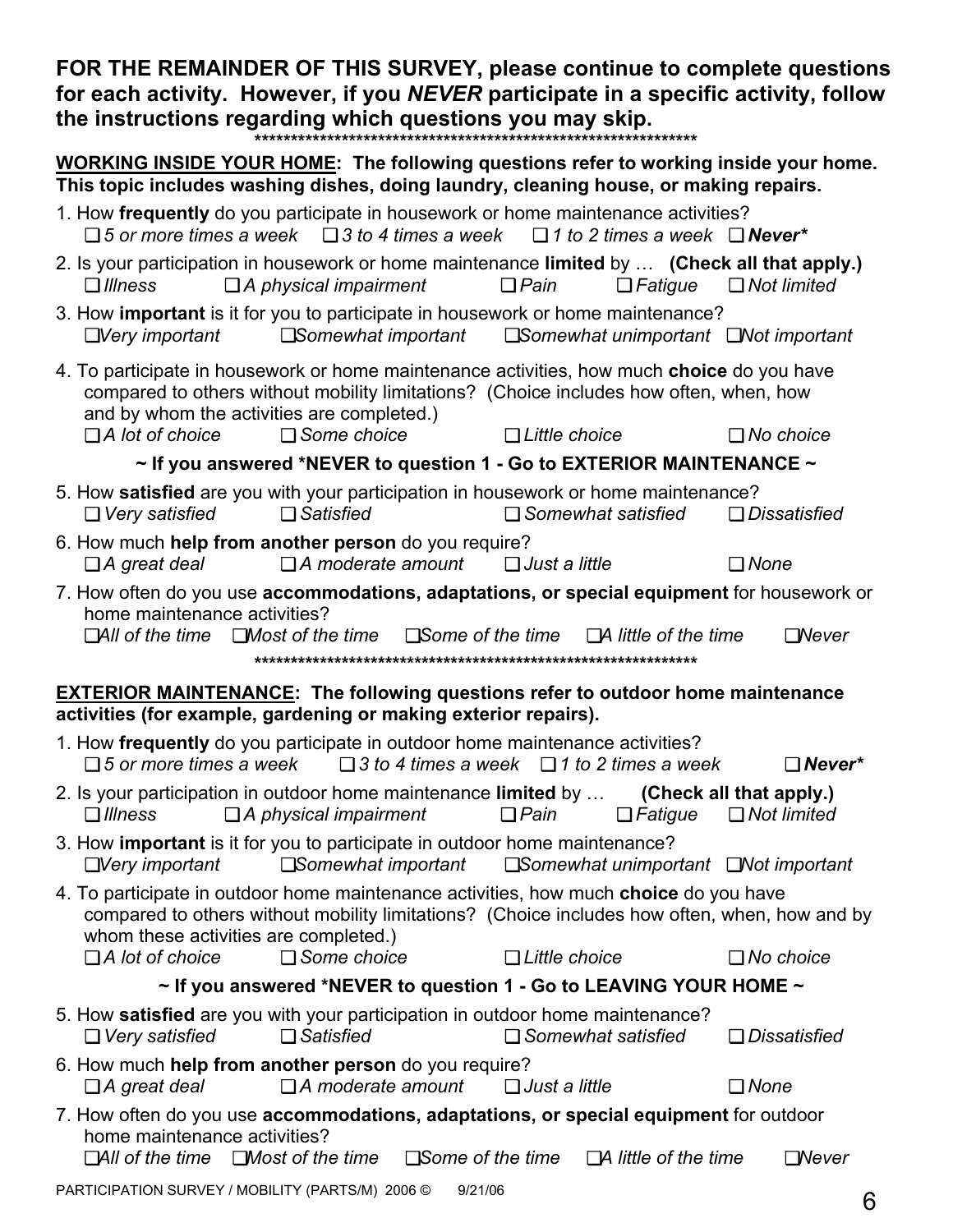### **LEAVING YOUR HOME: The following questions are about leaving your home to go into the community (such as to go shopping or to the doctor). This includes getting into a vehicle.**  1. How **frequently** do you leave your home? ❏ *3 or more times a day* ❏ *Once or twice a* week ❏*Never\**  ❏ *Once or twice a day* ❏ *Once or twice a month* 2.Is your participation in leaving your home **limited** by … **(Check all that apply.)** ❏ *Illness* ❏ *A physical impairment* ❏ *Pain* ❏ *Fatigue* ❏ *Not limited*  3.How **important** is it for you to leave your home? ❏*Very important* ❏*Somewhat important* ❏*Somewhat unimportant* ❏*Not important*  4.To leave your home, how much **choice** do you have compared to others without mobility limitations? (Choice includes how often, when, and how you leave and where you go.) ❏ *A lot of choice* ❏ *Some choice* ❏ *Little choice* ❏ *No choice*  **~ If you answered NEVER\* to question 1 - Go to ACTIVE RECREATION ~**  5.How **satisfied** are you with your participation in leaving your home? ❏ *Very satisfied* ❏ *Satisfied* ❏ *Somewhat satisfied* ❏ *Dissatisfied* 6.How much **help from another person** do you need to leave your home? ❏ *A great deal*❏ *A moderate amount*❏ *Just a little*❏ *None* 7. How often do you use **accommodations, adaptations, or special equipment** to leave your home? ❏*All of the time* ❏*Most of the time* ❏*Some of the time* ❏*A little of the time* ❏*Never*  **\*\*\*\*\*\*\*\*\*\*\*\*\*\*\*\*\*\*\*\*\*\*\*\*\*\*\*\*\*\*\*\*\*\*\*\*\*\*\*\*\*\*\*\*\*\*\*\*\*\*\*\*\*\*\*\*\*\*\*\*\* ACTIVE RECREATION: The following questions are about active recreational activities, such as a team sport or camping.**  1. For the following active recreational activities, please indicate **how often** you do them. Swimming ❏*Never\** ❏*1-2 times/month* ❏*1-2 times/week* ❏*More than twice/week* Playing golf ❏*Never\** ❏*1-2 times/month* ❏*1-2 times/week* ❏*More than twice/week* Playing basketball ❏*Never\** ❏*1-2 times/month* ❏*1-2 times/week* ❏*More than twice/week* Skiing ❏*Never\** ❏*1-2 times/month* ❏*1-2 times/week* ❏*More than twice/week* Racing ❏*Never\** ❏*1-2 times/month* ❏*1-2 times/week* ❏*More than twice/week* Bowling ❏*Never\** ❏*1-2 times/month* ❏*1-2 times/week* ❏*More than twice/week* Camping ❏*Never\** ❏*1-2 times/month* ❏*1-2 times/week* ❏*More than twice/week* Going on nature trails ❏*Never\** ❏*1-2 times/month* ❏*1-2 times/week* ❏*More than twice/week* 2. Is your **participation** in active recreational activities limited by ... **(Check all that apply.)** ❏ *Illness* ❏ *A physical impairment* ❏ *Pain* ❏ *Fatigue* ❏ *Not limited*  3. How **important** is it for you to participate in active recreational activities? ❏*Very important* ❏*Somewhat important* ❏*Somewhat unimportant* ❏*Not important*  4. To participate in active recreational activities, how much **choice** do you have compared to others without mobility limitations? (Choice includes how, where, when, how often, and with whom you participate in activities.) ❏ *A lot of choice* ❏ *Some choice* ❏ *Little choice* ❏ *No choice* **~ If you answered NEVER\* to ALL activities in question 1 - Go to LEISURE ACTIVITIES ~**  5. How **satisfied** are you with your participation in active recreational activities?

- ❏ *Very satisfied* ❏ *Satisfied* ❏ *Somewhat satisfied* ❏ *Dissatisfied*
- 6. How much **help from another person** do you require? ❏ *A great deal*❏ *A moderate amount*❏ *Just a little*❏ *None*
- 7. How often do you use **accommodations, adaptations, or special equipment** for active recreational activities?

❏*All of the time* ❏*Most of the time* ❏*Some of the time* ❏*A little of the time* ❏*Never*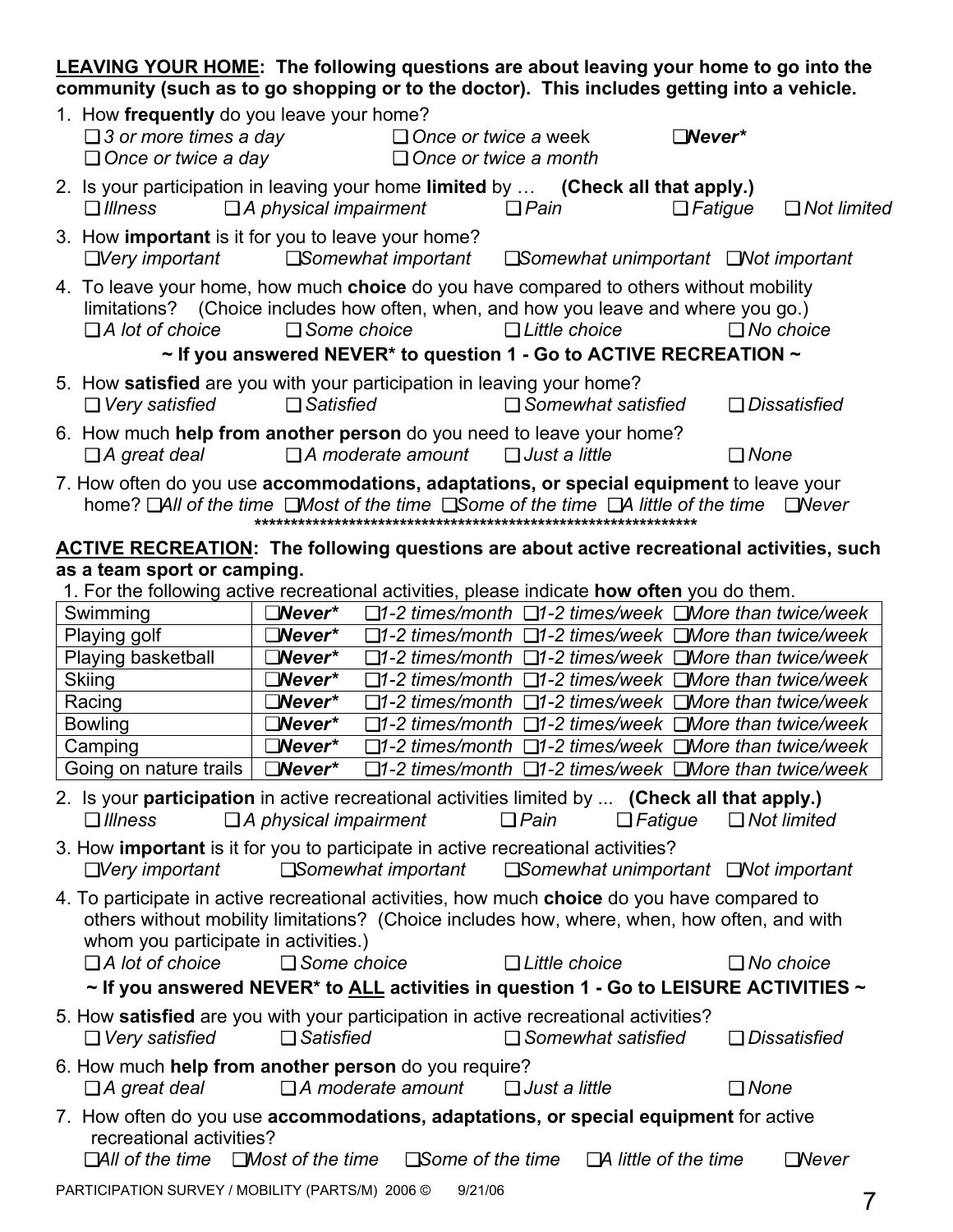### **LEISURE ACTIVITIES: The following questions are about leisure activities, such as spectator sports, playing cards and going to movies.**

| 1. For the following leisure activities, please indicate <b>how often</b> you do them.                                                                                                                                          |                              |                            |                                                                                     |             |                     |
|---------------------------------------------------------------------------------------------------------------------------------------------------------------------------------------------------------------------------------|------------------------------|----------------------------|-------------------------------------------------------------------------------------|-------------|---------------------|
| Dining out                                                                                                                                                                                                                      | $\square$ Never*             |                            | □1-2 times/month □1-2 times/week □More than twice/week                              |             |                     |
| Attending movies                                                                                                                                                                                                                | $\square$ Never*             |                            | $\Box$ 1-2 times/month $\Box$ 1-2 times/week $\Box$ More than twice/week            |             |                     |
| Attending concerts                                                                                                                                                                                                              | $\square$ Never*             |                            | $\Box$ 1-2 times/month $\Box$ 1-2 times/week $\Box$ More than twice/week            |             |                     |
| Playing cards                                                                                                                                                                                                                   | $\square$ Never*             |                            | $\Box$ 1-2 times/month $\Box$ 1-2 times/week $\Box$ More than twice/week            |             |                     |
| Playing board games                                                                                                                                                                                                             | $\square$ Never*             |                            | $\Box$ 1-2 times/month $\Box$ 1-2 times/week $\Box$ More than twice/week            |             |                     |
| <b>Watching sports</b>                                                                                                                                                                                                          | $\square$ Never*             |                            | $\Box$ 1-2 times/month $\Box$ 1-2 times/week $\Box$ More than twice/week            |             |                     |
| Reading                                                                                                                                                                                                                         | $\square$ Never*             |                            | □1-2 times/month □1-2 times/week □More than twice/week                              |             |                     |
| <b>Hobbies</b>                                                                                                                                                                                                                  | $\square$ Never*             |                            | $\Box$ 1-2 times/month $\Box$ 1-2 times/week $\Box$ More than twice/week            |             |                     |
| 2. Is your <b>participation</b> in leisure activities limited by<br>$\Box$ Illness                                                                                                                                              | $\Box$ A physical impairment |                            | (Check all that apply.)<br>$\Box$ Pain<br>$\Box$ Fatigue                            |             | $\Box$ Not limited  |
| 3. How important is it for you to participate in leisure activities?<br>$\Box$ Very important                                                                                                                                   |                              |                            | $\square$ Somewhat important $\square$ Somewhat unimportant $\square$ Not important |             |                     |
| 4. To participate in leisure activities, how much choice do you have compared to others without<br>mobility limitations? (Choice includes how, where, when, how often, and with whom you<br>participate in leisure activities.) |                              |                            |                                                                                     |             |                     |
| $\Box$ A lot of choice                                                                                                                                                                                                          | $\Box$ Some choice           |                            | $\Box$ Little choice                                                                |             | $\Box$ No choice    |
| $\sim$ If you answered NEVER* to ALL activities in question 1 - Go to TAKING VACATIONS $\sim$                                                                                                                                   |                              |                            |                                                                                     |             |                     |
| 5. How satisfied are you with your participation in leisure activities?<br>$\Box$ Very satisfied                                                                                                                                | $\Box$ Satisfied             |                            | $\Box$ Somewhat satisfied                                                           |             | $\Box$ Dissatisfied |
| 6. How much help from another person do you need to participate?<br>$\Box$ A great deal                                                                                                                                         | $\Box$ A moderate amount     |                            | $\Box$ Just a little                                                                | $\Box$ None |                     |
| 7. How often do you use accommodations, adaptations, or special equipment for leisure                                                                                                                                           |                              |                            |                                                                                     |             |                     |
| activities?<br>$\Box$ All of the time $\Box$ Most of the time                                                                                                                                                                   |                              | $\square$ Some of the time | $\Box$ A little of the time                                                         |             | $\Box$ Never        |
|                                                                                                                                                                                                                                 |                              |                            |                                                                                     |             |                     |
| <b>TAKING VACATIONS:</b> The next questions are about taking vacations away from home.                                                                                                                                          |                              |                            |                                                                                     |             |                     |
| 1. How often do you take a vacation?                                                                                                                                                                                            |                              |                            |                                                                                     |             |                     |
| $\Box$ More than twice a year $\Box$ Once or twice a year                                                                                                                                                                       |                              |                            | $\Box$ Less than once a year                                                        |             | $\Box$ Never*       |
| 2. Is your participation in taking a vacation limited by  (Check all that apply.)<br>$\Box$ Illness                                                                                                                             | $\Box$ A physical impairment |                            | $\Box$ Fatigue<br>$\Box$ Pain                                                       |             | $\Box$ Not limited  |
| 3. How important is it for you to take a vacation?<br>$\Box$ Very important                                                                                                                                                     | $\square$ Somewhat important |                            | $\square$ Somewhat unimportant $\square$ Not important                              |             |                     |
| 4. When taking a vacation, how much choice do you have compared to others without mobility<br>limitations? (Choice includes how, where, when and how often you take a vacation.)<br>$\Box$ A lot of choice                      | $\Box$ Some choice           |                            | $\Box$ Little choice                                                                |             | $\Box$ No choice    |
|                                                                                                                                                                                                                                 |                              |                            | $\sim$ If you answered NEVER* to question 1 - Go to SOCIALIZING $\sim$              |             |                     |
| 5. How satisfied are you with your participation in taking a vacation?                                                                                                                                                          | $\Box$ Satisfied             |                            | $\Box$ Somewhat satisfied                                                           |             | $\Box$ Dissatisfied |
| $\Box$ Very satisfied<br>6. How much help from another person do you require to take a vacation?                                                                                                                                |                              |                            |                                                                                     |             |                     |
| $\Box$ A great deal                                                                                                                                                                                                             | $\Box$ A moderate amount     |                            | $\Box$ Just a little                                                                | $\Box$ None |                     |
| 7. How often do you use accommodations, adaptations, or special equipment for a vacation?<br>$\Box$ All of the time                                                                                                             | $\Box$ Most of the time      | $\square$ Some of the time | $\Box$ A little of the time                                                         |             | $\Box$ Never        |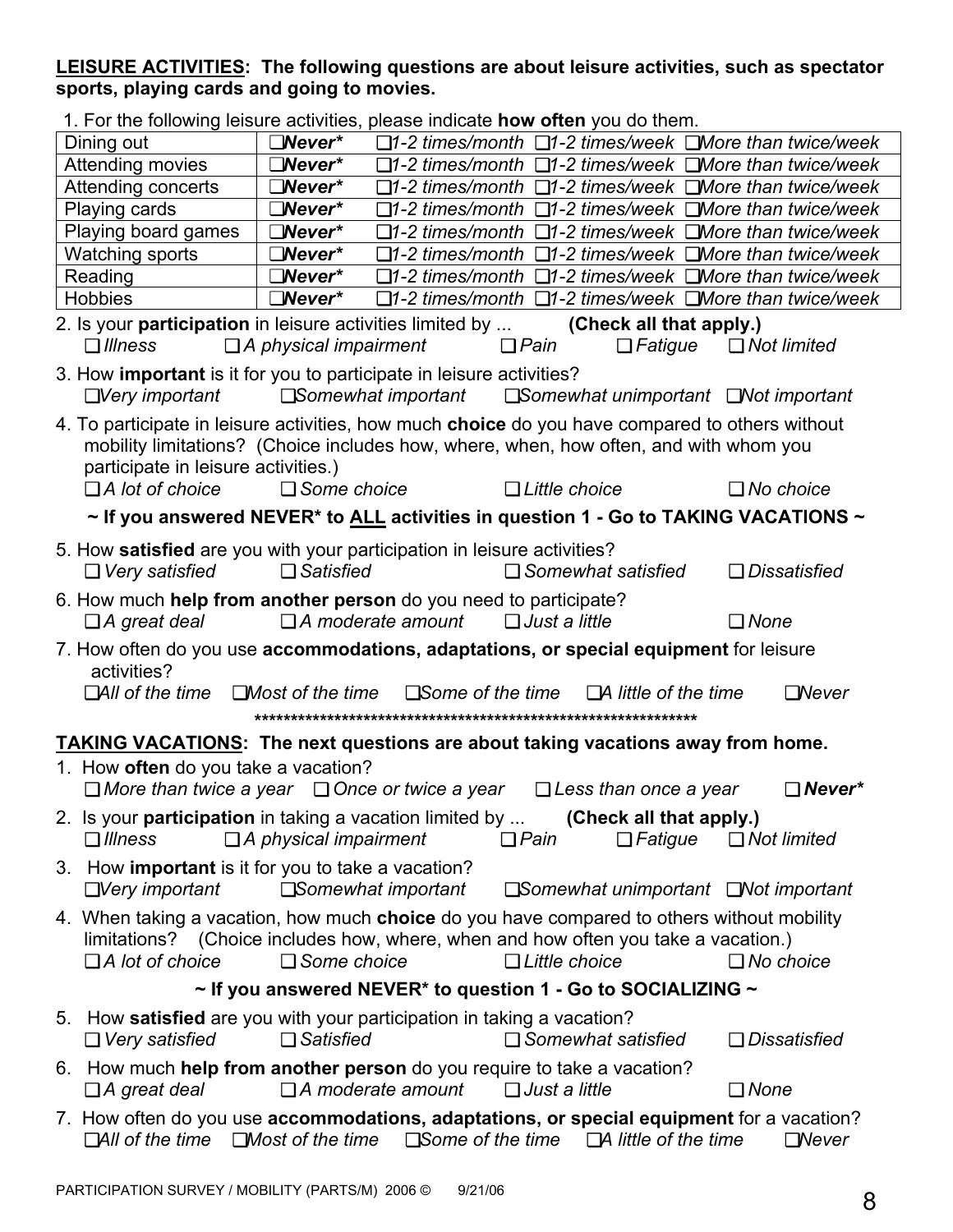**SOCIALIZING: The next questions are about socializing with people. This includes visiting with friends or family at home, at the homes of others, or at social events.** 

| 1. How frequently do you socialize with others?<br>$\Box$ Daily / Almost daily $\Box$ 3 - 4 times a week $\Box$ 1 - 2 times a week $\Box$ Less than once a week                                                                                                        |                             |                                   |
|------------------------------------------------------------------------------------------------------------------------------------------------------------------------------------------------------------------------------------------------------------------------|-----------------------------|-----------------------------------|
| 2. Is your participation in social activities limited by  (Check all that apply.)<br>$\Box$ A physical impairment<br>$\Box$ Illness<br>$\Box$ Pain                                                                                                                     |                             | $\Box$ Fatique $\Box$ Not limited |
| 3. How important is it for you to participate in social activities?<br>$\Box$ Very important $\Box$ Somewhat important $\Box$ Somewhat unimportant $\Box$ Not important                                                                                                |                             |                                   |
| 4. When socializing, how much choice do you have compared to others without mobility<br>limitations? (Choice includes how often, when, how and with whom you socialize.)<br>$\Box$ Some choice<br>$\Box$ A lot of choice<br>$\Box$ Little choice                       |                             | $\Box$ No choice                  |
| 5. How satisfied are you with your participation in socializing?<br>$\Box$ Very satisfied $\Box$ Satisfied<br>$\Box$ Somewhat satisfied                                                                                                                                |                             | $\Box$ Dissatisfied               |
| 6. How much help from another person do you require to socialize?<br>$\Box$ A moderate amount $\Box$ Just a little<br>$\Box$ A great deal                                                                                                                              |                             | $\Box$ None                       |
| 7. How often do you use accommodations, adaptations, or special equipment to socialize?<br>$\Box$ All of the time $\Box$ Most of the time $\Box$ Some of the time $\Box$ A little of the time                                                                          |                             | $\Box$ Never                      |
|                                                                                                                                                                                                                                                                        |                             |                                   |
| <b>PARENTING:</b> The following questions involve parenting, which includes spending time with<br>children, grandchildren or others with whom you have a parenting relationship.                                                                                       |                             |                                   |
| 1. Do you participate in parenting or grandparenting activities?<br>$\Box$ Yes (Continue.) $\Box$ No (Go to NEXT ACTIVITY - INTIMACY.)<br>□ NA- no children/grandchildren (Go to NEXT ACTIVITY - INTIMACY.)                                                            |                             |                                   |
| 2. How frequently do you participate in a parenting/grandparenting activity?<br>$\Box$ Daily / Almost daily $\Box$ 3 - 4 times a week $\Box$ 1 - 2 times a week $\Box$ Less than once a week                                                                           |                             |                                   |
| 3. Is your <b>participation</b> in parenting/grandparenting activities limited by                                                                                                                                                                                      |                             |                                   |
| (Check all that apply.)<br>$\Box$ A physical impairment<br>$\Box$ Pain<br>$\Box$ <i>Illness</i>                                                                                                                                                                        |                             | $\Box$ Fatigue $\Box$ Not limited |
| 4. How important is it for you to participate in parenting/grandparenting activities?<br>$\square$ Somewhat unimportant $\square$ Not important<br>$\Box$ Very important<br>$\square$ Somewhat important                                                               |                             |                                   |
| 5. To participate in parenting/grandparenting activities, how much choice do you have<br>compared to others without mobility limitations?<br>(Choice includes when, where, how and with whom.)<br>$\Box$ A lot of choice<br>$\Box$ Some choice<br>$\Box$ Little choice |                             | $\Box$ No choice                  |
| 6. How satisfied are you with your participation in parenting/grandparenting activities?<br>$\Box$ Somewhat satisfied<br>$\Box$ Very satisfied<br>$\Box$ Satisfied                                                                                                     |                             | $\Box$ Dissatisfied               |
| 7. How much help from another person do you require to participate in<br>parenting/grandparenting activities?<br>$\Box$ A moderate amount<br>$\Box$ A great deal<br>$\Box$ Just a little                                                                               |                             | $\Box$ None                       |
| 8. How often do you use accommodations, adaptations, or special equipment to participate<br>in parenting/grandparenting activities?<br>$\Box$ All of the time $\Box$ Most of the time $\Box$ Some of the time                                                          | $\Box$ A little of the time | $\Box$ Never                      |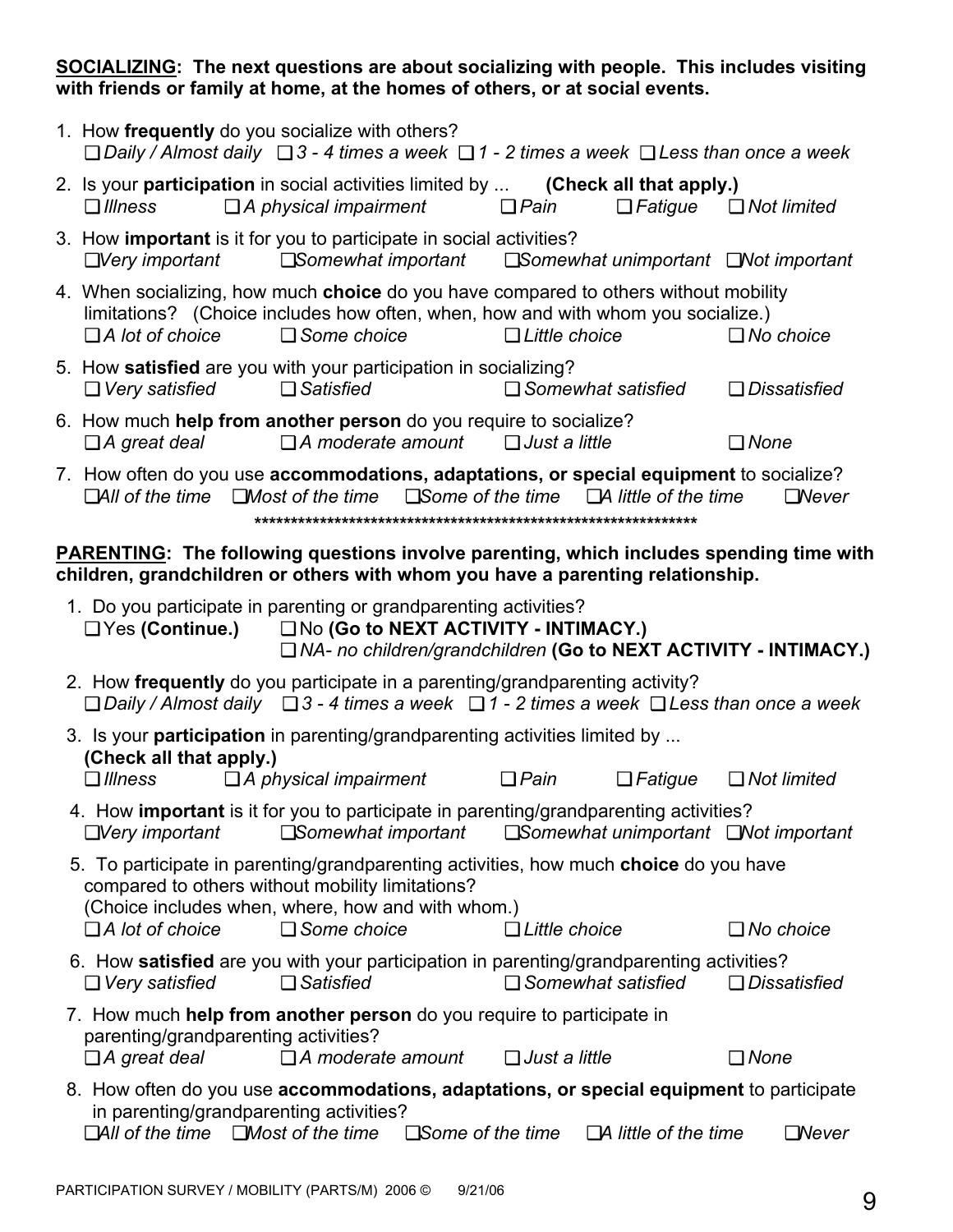**INTIMACY: This topic includes initiating or maintaining a romantic relationship, responding to physical intimacy, performing consensual sexual acts, or maintaining an intimate sexual relationship. Intimacy involves not only sexual intercourse but also any physical closeness with another person. Your responses will be kept confidential, and you may refuse to answer any or all of these questions.** 

 Do you wish to continue with this section? ❏ *Yes* **(Continue below.)** ❏ *No* **(Go to RELIGIOUS ACTIVITIES.)**  1.In a week, how **frequently** do you have intimate relations with another person? ❏ *More than four times* ❏ *1 - 4 times* ❏ *Less than once* ❏ *Never\** 2. Is your **participation** in intimacy limited by ... **(Check all that apply.)** ❏ *Illness* ❏ *A physical impairment* ❏ *Pain* ❏ *Fatigue* ❏ *Not limited*  3.How **important** is it for you to participate in intimacy? ❏*Very important* ❏*Somewhat important* ❏*Somewhat unimportant* ❏*Not important*  4. To participate in intimacy, how much **choice** do you have compared to others without mobility limitations? (Choice includes how often, when, how and with whom.) ❏ *A lot of choice* ❏ *Some choice* ❏ *Little choice* ❏ *No choice* **~ If you answered NEVER\* to question 1 - Go to RELIGIOUS ACTIVITIES ~**  5.How **satisfied** are you with your participation in intimacy? ❏ *Very satisfied* ❏ *Satisfied* ❏ *Somewhat satisfied* ❏ *Dissatisfied* 6.How much **help from another person** do you need to participate in intimacy? ❏ *A great deal*❏ *A moderate amount*❏ *Just a little*❏ *None* 7. How often do you use **accommodations, adaptations or special equipment** to participate in intimacy? ❏*All of the time* ❏*Most of the time* ❏*Some of the time* ❏*A little of the time* ❏*Never*  **\*\*\*\*\*\*\*\*\*\*\*\*\*\*\*\*\*\*\*\*\*\*\*\*\*\*\*\*\*\*\*\*\*\*\*\*\*\*\*\*\*\*\*\*\*\*\*\*\*\*\*\*\*\*\*\*\*\*\*\*\* RELIGIOUS ACTIVITIES: The following questions are about participation in religious activities. This topic includes attending weekly religious services or classes, as well as singing in a choir.**  1*.* How much **time** do you spend on participation in religious activities? ❏ *More than 5 hours a week* ❏ *1-5 hours a week* ❏ *None\** 2. Is your **participation** in religious activities limited by ... **(Check all that apply.)** ❏ *Illness* ❏ *A physical impairment* ❏ *Pain* ❏ *Fatigue* ❏ *Not limited*  3. How **important** is it for you to participate in religious activities? ❏*Very important* ❏*Somewhat important* ❏*Somewhat unimportant* ❏*Not important*  4. How much **choice** do you have about participating in religious activities compared to others without mobility limitations? (Choice includes when, where, how and with whom.) ❏ *A lot of choice* ❏ *Some choice* ❏ *Little choice* ❏ *No choice* **~ If you answered NONE\* to question 1 - Go to COMMUNITY ACTIVITIES ~**  5. How **satisfied** are you with your participation in religious activities? ❏ *Very satisfied* ❏ *Satisfied* ❏ *Somewhat satisfied* ❏ *Dissatisfied* 6. How much **help from another person** do you require? ❏ *A great deal*❏ *A moderate amount*❏ *Just a little*❏ *None* 7. How often do you use **accommodations, adaptations, or special equipment** to participate in religious activities? ❏*All of the time* ❏*Most of the time* ❏*Some of the time* ❏*A little of the time* ❏*Never*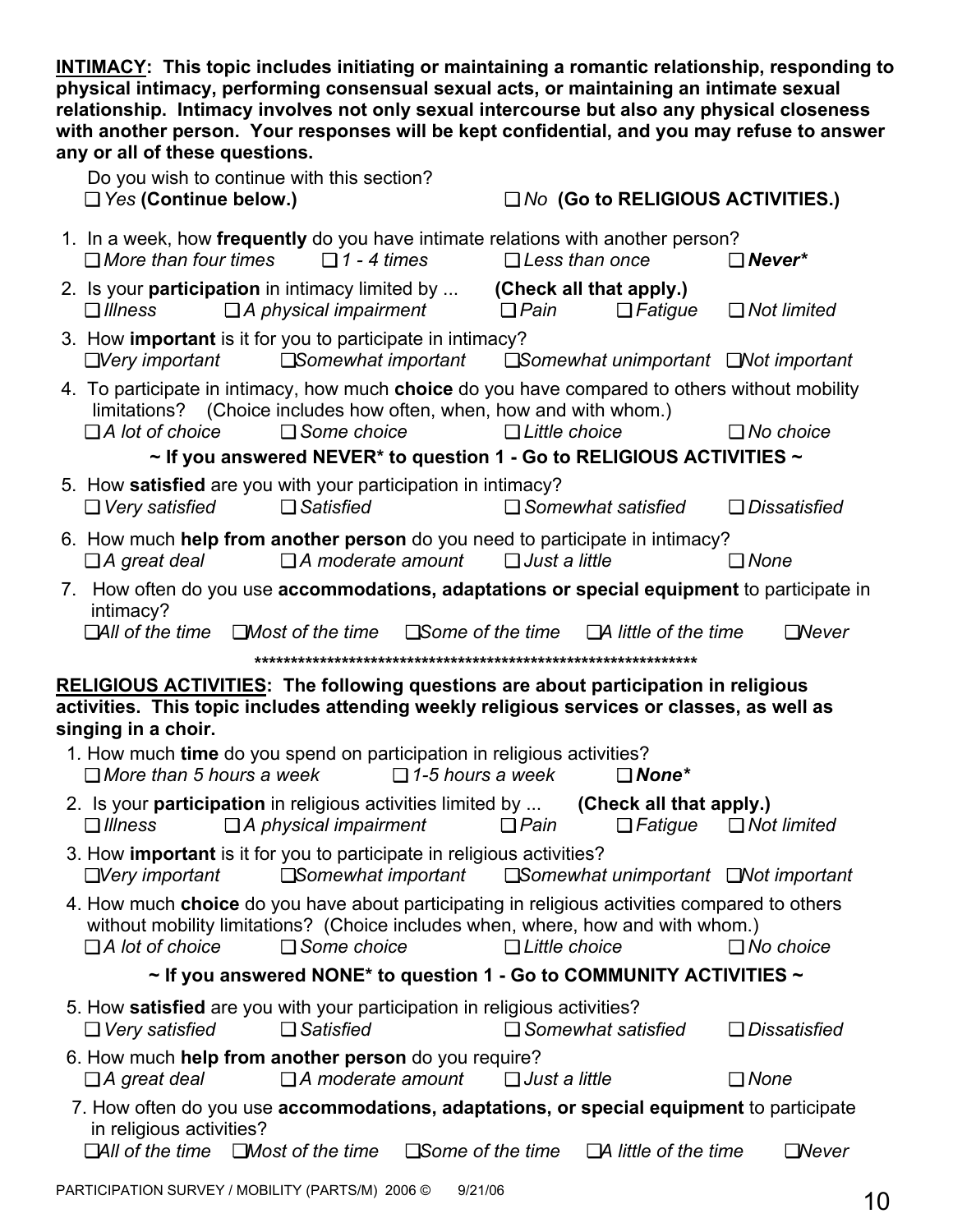**COMMUNITY ACTIVITIES: These questions involve participation in community activities, such as voting, attending community meetings, serving on a community board, or communicating with government officials.** 

| 1. How much time do you spend participating in community activities?<br>$\Box$ More than 5 hours a week $\Box$ 1-5 hours a week<br>$\Box$ None*<br>2. Is your participation in community activities limited by  (Check all that apply.)<br>$\Box$ A physical impairment<br>$\Box$ Pain<br>$\Box$ Fatigue<br>$\Box$ Illness<br>3. How important is it for you to participate in community activities?<br><b>□Somewhat important · □Somewhat unimportant · □Not important</b><br>$\Box$ Very important<br>4. How much choice do you have about participating in community activities compared to others<br>without mobility limitations? (Choice includes when, where, how and with whom you<br>participate.)<br>$\Box$ A lot of choice $\Box$ Some choice<br>$\Box$ Little choice<br>$\sim$ If you answered NONE* to question 1 - Go to EMPLOYMENT $\sim$<br>5. How satisfied are you with your participation in community activities?<br>$\Box$ Satisfied<br>$\Box$ Very satisfied<br>$\Box$ Somewhat satisfied<br>6. How much help from another person do you require?<br>$\Box$ A great deal $\Box$ A moderate amount $\Box$ Just a little<br>$\Box$ None<br>7. How often do you use accommodations, adaptations, or special equipment to participate<br>in community activities?<br>$\Box$ All of the time $\Box$ Most of the time $\Box$ Some of the time<br>$\Box$ A little of the time<br><b>EMPLOYMENT:</b> The next questions are about part-time or full-time work.<br>1. Are you currently employed? $\Box$ Yes (Continue.) $\Box$ No <sup>*</sup> (Go to question 2.)<br>1a. What type of work do you do?<br>1b. In a typical week, how many hours do you work?<br>$\Box$ 31 to 40<br>$\Box$ More than 40<br>$\Box$ 11 to 30<br>2. Is your <b>participation</b> in employment limited by  (Check all that apply.)<br>$\Box$ A physical impairment<br><b>□ Pain</b><br>$\Box$ Fatigue<br>$\Box$ Illness<br>3. How important is it for you to work?<br>$\Box$ Very important<br>$\square$ Somewhat important $\square$ Somewhat unimportant $\square$ Not important<br>4. How much choice do you have about employment compared to others without mobility<br>limitations? (Choice includes when, where, how much and how you work.)<br>$\Box$ A lot of choice<br>$\Box$ Little choice<br>$\Box$ Some choice<br>$\sim$ If you answered NO* to question 1 - Go to VOLUNTEERING $\sim$<br>5. How satisfied are you with your participation in work?<br>$\Box$ Very satisfied<br>$\Box$ Satisfied<br>$\Box$ Somewhat satisfied<br>6. How much <b>help from another person</b> do you require to participate in work?<br>$\Box$ A moderate amount<br>$\Box$ A great deal<br>$\Box$ Just a little<br>$\Box$ None<br>7. How often do you use accommodations, adaptations or special equipment to participate in<br>work?<br>$\Box$ All of the time $\Box$ Most of the time<br>$\square$ Some of the time<br>$\Box$ A little of the time<br>$\Box$ Never |  |  |  |                       |
|------------------------------------------------------------------------------------------------------------------------------------------------------------------------------------------------------------------------------------------------------------------------------------------------------------------------------------------------------------------------------------------------------------------------------------------------------------------------------------------------------------------------------------------------------------------------------------------------------------------------------------------------------------------------------------------------------------------------------------------------------------------------------------------------------------------------------------------------------------------------------------------------------------------------------------------------------------------------------------------------------------------------------------------------------------------------------------------------------------------------------------------------------------------------------------------------------------------------------------------------------------------------------------------------------------------------------------------------------------------------------------------------------------------------------------------------------------------------------------------------------------------------------------------------------------------------------------------------------------------------------------------------------------------------------------------------------------------------------------------------------------------------------------------------------------------------------------------------------------------------------------------------------------------------------------------------------------------------------------------------------------------------------------------------------------------------------------------------------------------------------------------------------------------------------------------------------------------------------------------------------------------------------------------------------------------------------------------------------------------------------------------------------------------------------------------------------------------------------------------------------------------------------------------------------------------------------------------------------------------------------------------------------------------------------------------------------------------------------------------------------------------------------------------------------------------------------------------------------------------------------------------------------------------------------------------------------------|--|--|--|-----------------------|
|                                                                                                                                                                                                                                                                                                                                                                                                                                                                                                                                                                                                                                                                                                                                                                                                                                                                                                                                                                                                                                                                                                                                                                                                                                                                                                                                                                                                                                                                                                                                                                                                                                                                                                                                                                                                                                                                                                                                                                                                                                                                                                                                                                                                                                                                                                                                                                                                                                                                                                                                                                                                                                                                                                                                                                                                                                                                                                                                                            |  |  |  |                       |
|                                                                                                                                                                                                                                                                                                                                                                                                                                                                                                                                                                                                                                                                                                                                                                                                                                                                                                                                                                                                                                                                                                                                                                                                                                                                                                                                                                                                                                                                                                                                                                                                                                                                                                                                                                                                                                                                                                                                                                                                                                                                                                                                                                                                                                                                                                                                                                                                                                                                                                                                                                                                                                                                                                                                                                                                                                                                                                                                                            |  |  |  | $\Box$ Not limited    |
|                                                                                                                                                                                                                                                                                                                                                                                                                                                                                                                                                                                                                                                                                                                                                                                                                                                                                                                                                                                                                                                                                                                                                                                                                                                                                                                                                                                                                                                                                                                                                                                                                                                                                                                                                                                                                                                                                                                                                                                                                                                                                                                                                                                                                                                                                                                                                                                                                                                                                                                                                                                                                                                                                                                                                                                                                                                                                                                                                            |  |  |  |                       |
|                                                                                                                                                                                                                                                                                                                                                                                                                                                                                                                                                                                                                                                                                                                                                                                                                                                                                                                                                                                                                                                                                                                                                                                                                                                                                                                                                                                                                                                                                                                                                                                                                                                                                                                                                                                                                                                                                                                                                                                                                                                                                                                                                                                                                                                                                                                                                                                                                                                                                                                                                                                                                                                                                                                                                                                                                                                                                                                                                            |  |  |  |                       |
|                                                                                                                                                                                                                                                                                                                                                                                                                                                                                                                                                                                                                                                                                                                                                                                                                                                                                                                                                                                                                                                                                                                                                                                                                                                                                                                                                                                                                                                                                                                                                                                                                                                                                                                                                                                                                                                                                                                                                                                                                                                                                                                                                                                                                                                                                                                                                                                                                                                                                                                                                                                                                                                                                                                                                                                                                                                                                                                                                            |  |  |  | $\Box$ No choice      |
|                                                                                                                                                                                                                                                                                                                                                                                                                                                                                                                                                                                                                                                                                                                                                                                                                                                                                                                                                                                                                                                                                                                                                                                                                                                                                                                                                                                                                                                                                                                                                                                                                                                                                                                                                                                                                                                                                                                                                                                                                                                                                                                                                                                                                                                                                                                                                                                                                                                                                                                                                                                                                                                                                                                                                                                                                                                                                                                                                            |  |  |  |                       |
|                                                                                                                                                                                                                                                                                                                                                                                                                                                                                                                                                                                                                                                                                                                                                                                                                                                                                                                                                                                                                                                                                                                                                                                                                                                                                                                                                                                                                                                                                                                                                                                                                                                                                                                                                                                                                                                                                                                                                                                                                                                                                                                                                                                                                                                                                                                                                                                                                                                                                                                                                                                                                                                                                                                                                                                                                                                                                                                                                            |  |  |  | $\Box$ Dissatisfied   |
|                                                                                                                                                                                                                                                                                                                                                                                                                                                                                                                                                                                                                                                                                                                                                                                                                                                                                                                                                                                                                                                                                                                                                                                                                                                                                                                                                                                                                                                                                                                                                                                                                                                                                                                                                                                                                                                                                                                                                                                                                                                                                                                                                                                                                                                                                                                                                                                                                                                                                                                                                                                                                                                                                                                                                                                                                                                                                                                                                            |  |  |  |                       |
|                                                                                                                                                                                                                                                                                                                                                                                                                                                                                                                                                                                                                                                                                                                                                                                                                                                                                                                                                                                                                                                                                                                                                                                                                                                                                                                                                                                                                                                                                                                                                                                                                                                                                                                                                                                                                                                                                                                                                                                                                                                                                                                                                                                                                                                                                                                                                                                                                                                                                                                                                                                                                                                                                                                                                                                                                                                                                                                                                            |  |  |  | $\Box$ Never          |
|                                                                                                                                                                                                                                                                                                                                                                                                                                                                                                                                                                                                                                                                                                                                                                                                                                                                                                                                                                                                                                                                                                                                                                                                                                                                                                                                                                                                                                                                                                                                                                                                                                                                                                                                                                                                                                                                                                                                                                                                                                                                                                                                                                                                                                                                                                                                                                                                                                                                                                                                                                                                                                                                                                                                                                                                                                                                                                                                                            |  |  |  |                       |
|                                                                                                                                                                                                                                                                                                                                                                                                                                                                                                                                                                                                                                                                                                                                                                                                                                                                                                                                                                                                                                                                                                                                                                                                                                                                                                                                                                                                                                                                                                                                                                                                                                                                                                                                                                                                                                                                                                                                                                                                                                                                                                                                                                                                                                                                                                                                                                                                                                                                                                                                                                                                                                                                                                                                                                                                                                                                                                                                                            |  |  |  |                       |
|                                                                                                                                                                                                                                                                                                                                                                                                                                                                                                                                                                                                                                                                                                                                                                                                                                                                                                                                                                                                                                                                                                                                                                                                                                                                                                                                                                                                                                                                                                                                                                                                                                                                                                                                                                                                                                                                                                                                                                                                                                                                                                                                                                                                                                                                                                                                                                                                                                                                                                                                                                                                                                                                                                                                                                                                                                                                                                                                                            |  |  |  |                       |
|                                                                                                                                                                                                                                                                                                                                                                                                                                                                                                                                                                                                                                                                                                                                                                                                                                                                                                                                                                                                                                                                                                                                                                                                                                                                                                                                                                                                                                                                                                                                                                                                                                                                                                                                                                                                                                                                                                                                                                                                                                                                                                                                                                                                                                                                                                                                                                                                                                                                                                                                                                                                                                                                                                                                                                                                                                                                                                                                                            |  |  |  | $\Box$ Less than 10   |
|                                                                                                                                                                                                                                                                                                                                                                                                                                                                                                                                                                                                                                                                                                                                                                                                                                                                                                                                                                                                                                                                                                                                                                                                                                                                                                                                                                                                                                                                                                                                                                                                                                                                                                                                                                                                                                                                                                                                                                                                                                                                                                                                                                                                                                                                                                                                                                                                                                                                                                                                                                                                                                                                                                                                                                                                                                                                                                                                                            |  |  |  | $\Box$ Not limited    |
|                                                                                                                                                                                                                                                                                                                                                                                                                                                                                                                                                                                                                                                                                                                                                                                                                                                                                                                                                                                                                                                                                                                                                                                                                                                                                                                                                                                                                                                                                                                                                                                                                                                                                                                                                                                                                                                                                                                                                                                                                                                                                                                                                                                                                                                                                                                                                                                                                                                                                                                                                                                                                                                                                                                                                                                                                                                                                                                                                            |  |  |  |                       |
|                                                                                                                                                                                                                                                                                                                                                                                                                                                                                                                                                                                                                                                                                                                                                                                                                                                                                                                                                                                                                                                                                                                                                                                                                                                                                                                                                                                                                                                                                                                                                                                                                                                                                                                                                                                                                                                                                                                                                                                                                                                                                                                                                                                                                                                                                                                                                                                                                                                                                                                                                                                                                                                                                                                                                                                                                                                                                                                                                            |  |  |  |                       |
|                                                                                                                                                                                                                                                                                                                                                                                                                                                                                                                                                                                                                                                                                                                                                                                                                                                                                                                                                                                                                                                                                                                                                                                                                                                                                                                                                                                                                                                                                                                                                                                                                                                                                                                                                                                                                                                                                                                                                                                                                                                                                                                                                                                                                                                                                                                                                                                                                                                                                                                                                                                                                                                                                                                                                                                                                                                                                                                                                            |  |  |  | $\Box$ No choice      |
|                                                                                                                                                                                                                                                                                                                                                                                                                                                                                                                                                                                                                                                                                                                                                                                                                                                                                                                                                                                                                                                                                                                                                                                                                                                                                                                                                                                                                                                                                                                                                                                                                                                                                                                                                                                                                                                                                                                                                                                                                                                                                                                                                                                                                                                                                                                                                                                                                                                                                                                                                                                                                                                                                                                                                                                                                                                                                                                                                            |  |  |  |                       |
|                                                                                                                                                                                                                                                                                                                                                                                                                                                                                                                                                                                                                                                                                                                                                                                                                                                                                                                                                                                                                                                                                                                                                                                                                                                                                                                                                                                                                                                                                                                                                                                                                                                                                                                                                                                                                                                                                                                                                                                                                                                                                                                                                                                                                                                                                                                                                                                                                                                                                                                                                                                                                                                                                                                                                                                                                                                                                                                                                            |  |  |  | <b>□</b> Dissatisfied |
|                                                                                                                                                                                                                                                                                                                                                                                                                                                                                                                                                                                                                                                                                                                                                                                                                                                                                                                                                                                                                                                                                                                                                                                                                                                                                                                                                                                                                                                                                                                                                                                                                                                                                                                                                                                                                                                                                                                                                                                                                                                                                                                                                                                                                                                                                                                                                                                                                                                                                                                                                                                                                                                                                                                                                                                                                                                                                                                                                            |  |  |  |                       |
|                                                                                                                                                                                                                                                                                                                                                                                                                                                                                                                                                                                                                                                                                                                                                                                                                                                                                                                                                                                                                                                                                                                                                                                                                                                                                                                                                                                                                                                                                                                                                                                                                                                                                                                                                                                                                                                                                                                                                                                                                                                                                                                                                                                                                                                                                                                                                                                                                                                                                                                                                                                                                                                                                                                                                                                                                                                                                                                                                            |  |  |  |                       |
|                                                                                                                                                                                                                                                                                                                                                                                                                                                                                                                                                                                                                                                                                                                                                                                                                                                                                                                                                                                                                                                                                                                                                                                                                                                                                                                                                                                                                                                                                                                                                                                                                                                                                                                                                                                                                                                                                                                                                                                                                                                                                                                                                                                                                                                                                                                                                                                                                                                                                                                                                                                                                                                                                                                                                                                                                                                                                                                                                            |  |  |  |                       |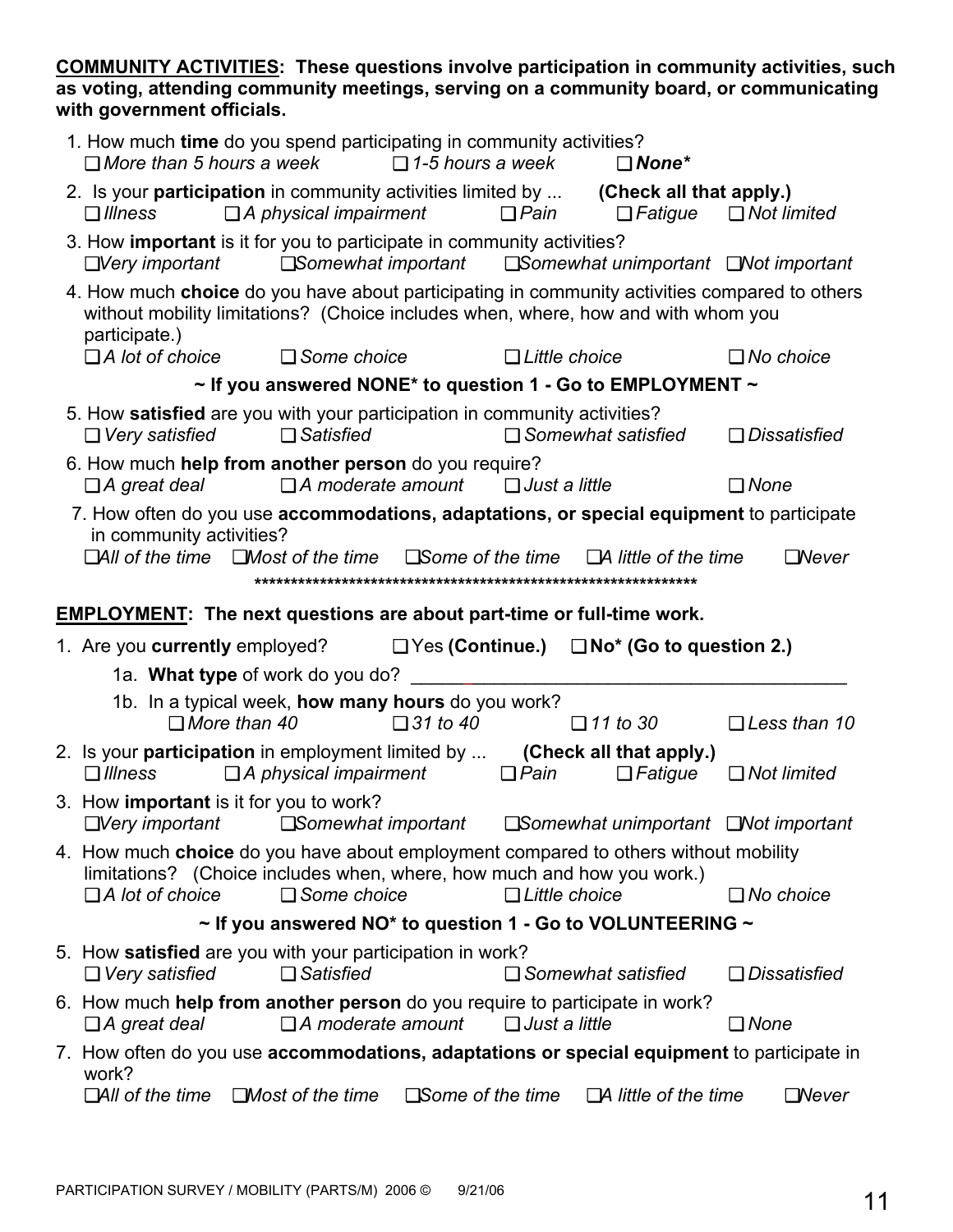| VOLUNTEERING: The next questions are about part-time or full-time volunteering.                                                                                                                           |                                                                                                                                                                                 |  |                                                  |                            |                           |                             |                                                                                                                                              |
|-----------------------------------------------------------------------------------------------------------------------------------------------------------------------------------------------------------|---------------------------------------------------------------------------------------------------------------------------------------------------------------------------------|--|--------------------------------------------------|----------------------------|---------------------------|-----------------------------|----------------------------------------------------------------------------------------------------------------------------------------------|
|                                                                                                                                                                                                           | 1. Do you currently serve as a volunteer? $\Box$ Yes (Continue.) $\Box$ No <sup>*</sup> (Go to question 2.)                                                                     |  |                                                  |                            |                           |                             |                                                                                                                                              |
|                                                                                                                                                                                                           | 1a. What kinds of volunteer activities do you do? ______________________________                                                                                                |  |                                                  |                            |                           |                             |                                                                                                                                              |
|                                                                                                                                                                                                           | $\Box$ Daily                                                                                                                                                                    |  | 1b. How often do you volunteer?<br>$\Box$ Weekly |                            | $\Box$ Monthly            | $\Box$ Yearly               |                                                                                                                                              |
|                                                                                                                                                                                                           | 2. Is your participation in volunteering limited by  (Check all that apply.)<br>$\Box$ Illness                                                                                  |  | $\Box$ A physical impairment                     |                            | $\Box$ Pain               |                             | $\Box$ Fatigue $\Box$ Not limited                                                                                                            |
|                                                                                                                                                                                                           | 3. How important is it for you to volunteer?                                                                                                                                    |  |                                                  |                            |                           |                             | $\Box$ Very important $\Box$ Somewhat important $\Box$ Somewhat unimportant $\Box$ Not important                                             |
|                                                                                                                                                                                                           | 4. To volunteer, how much choice do you have compared to others without mobility limitations?<br>(Choice includes when, where and how you volunteer.)<br>$\Box$ A lot of choice |  | $\Box$ Some choice                               |                            | $\Box$ Little choice      |                             | $\Box$ No choice                                                                                                                             |
| $\sim$ If you answered NO* to question 1 - Go to MANAGING MONEY $\sim$                                                                                                                                    |                                                                                                                                                                                 |  |                                                  |                            |                           |                             |                                                                                                                                              |
|                                                                                                                                                                                                           | 5. How satisfied are you with your participation in volunteering?<br>$\Box$ Very satisfied                                                                                      |  | $\Box$ Satisfied                                 |                            |                           | $\Box$ Somewhat satisfied   | $\Box$ Dissatisfied                                                                                                                          |
|                                                                                                                                                                                                           | 6. How much help from another person do you require to participate in volunteering?<br>$\Box$ A great deal                                                                      |  | $\Box$ A moderate amount $\Box$ Just a little    |                            |                           |                             | $\Box$ None                                                                                                                                  |
|                                                                                                                                                                                                           | 7. How often do you use accommodations, adaptations or special equipment to participate<br>in volunteering?<br>$\Box$ All of the time $\Box$ Most of the time                   |  |                                                  | $\square$ Some of the time |                           | $\Box$ A little of the time | $\Box$ Never                                                                                                                                 |
| <b>MANAGING MONEY:</b> These questions involve managing money, which includes making a<br>budget, paying bills, balancing a checkbook, going to the bank, filing insurance forms, or<br>obtaining a loan. |                                                                                                                                                                                 |  |                                                  |                            |                           |                             |                                                                                                                                              |
|                                                                                                                                                                                                           | 1. How much time do you spend on money management activities?<br>$\Box$ 1 to 5 hours a week<br>$\Box$ More than 5 hours a week<br>$\Box$ None*                                  |  |                                                  |                            |                           |                             |                                                                                                                                              |
|                                                                                                                                                                                                           | $\Box$ Illness $\Box$ A physical impairment                                                                                                                                     |  |                                                  |                            |                           |                             | 2. Is your participation in money management activities limited by  (Check all that apply.)<br>$\Box$ Pain $\Box$ Fatigue $\Box$ Not limited |
|                                                                                                                                                                                                           | 3. How important is it for you to participate in money management?<br>$\Box$ Very important                                                                                     |  |                                                  |                            |                           |                             | <b>□Somewhat important</b> □Somewhat unimportant □Not important                                                                              |
|                                                                                                                                                                                                           | 4. To participate in money management, how much <b>choice</b> do you have compared to others<br>$\Box$ A lot of choice                                                          |  | $\Box$ Some choice                               |                            | $\Box$ Little choice      |                             | without mobility limitations? (Choice includes when, where, how and with whom you participate.)<br>$\Box$ No choice                          |
|                                                                                                                                                                                                           | $\sim$ If you answered NONE* to question 1 - Go to NEXT PAGE $\sim$                                                                                                             |  |                                                  |                            |                           |                             |                                                                                                                                              |
|                                                                                                                                                                                                           | 5. How satisfied are you with your participation in money management activities?<br>$\Box$ Very satisfied                                                                       |  | $\Box$ Satisfied                                 |                            | $\Box$ Somewhat satisfied |                             | $\Box$ Dissatisfied                                                                                                                          |
|                                                                                                                                                                                                           | 6. How much help from another person do you require?<br>$\Box$ A great deal                                                                                                     |  | $\Box$ A moderate amount                         |                            | $\Box$ Just a little      |                             | $\Box$ None                                                                                                                                  |
|                                                                                                                                                                                                           | 7. How often do you use accommodations, adaptations, or special equipment to participate in<br>managing money?<br>$\Box$ All of the time $\Box$ Most of the time                |  |                                                  | $\square$ Some of the time |                           | $\Box A$ little of the time | $\Box$ Never                                                                                                                                 |